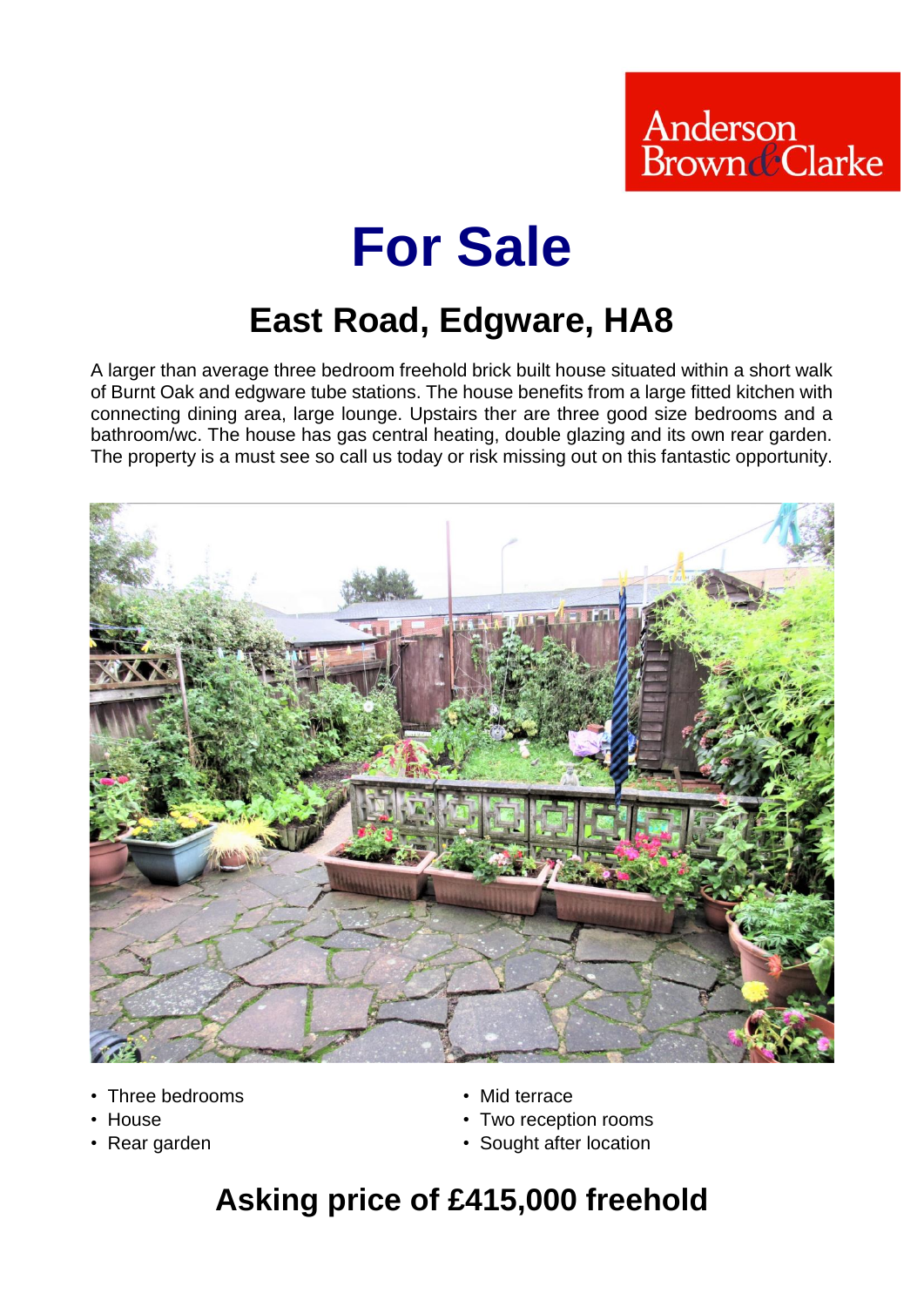## **East Road, Edgware, HA8**

#### **Entrance hall**

Radiator, understairs storage cupboard, stairs to first floor level.

#### **Downstairs WC**

Low level wc, wash hand basin, tiled walls, double glazed window to front.

#### **Reception one**

#### *15'1" x 10'9" (4.60m x 3.28m)*

Double glazed sliding doors to garden, radiator, opening to diner room.

#### **Dining room**

*11'9" x 9'6" (3.58m x 2.90m)* Opening to kitchen.

#### **Kitchen**

*9'6" x 8'6" (2.90m x 2.59m)*

Worktop surfaces incorporating sink bowl unit, four ringgas hob, electric oven, extractor fan, wall and base units, plumb for washing machine, raduiator, double glazed window to front, storage cupboard.

#### **First floor landing**

Airing cupboard, storage cupboard, access to loft.

#### **Bedroom one**

*15'3" x 8'9" (4.65m x 2.67m)* Double glazed window to rear, radiator.

#### **Bedroom two**

*14'6" x 9'1" (4.42m x 2.77m)* Double glazed window to rear, radiator, fitted wardrobe.

#### **Bedroom three**

*9'8" x 6'6" (2.95m x 1.98m)* Double glazed window to rear, radiator.

#### **Bathroom**

White three piece suite comprising panel bath, low level wc, wash hand basin, mixer taps, shower attachment, tiled walls, tiled floors, radiator, double glazed window to front.

#### **Rear garden**

Paved seating area, lawn with shrubs to borders, rear access.